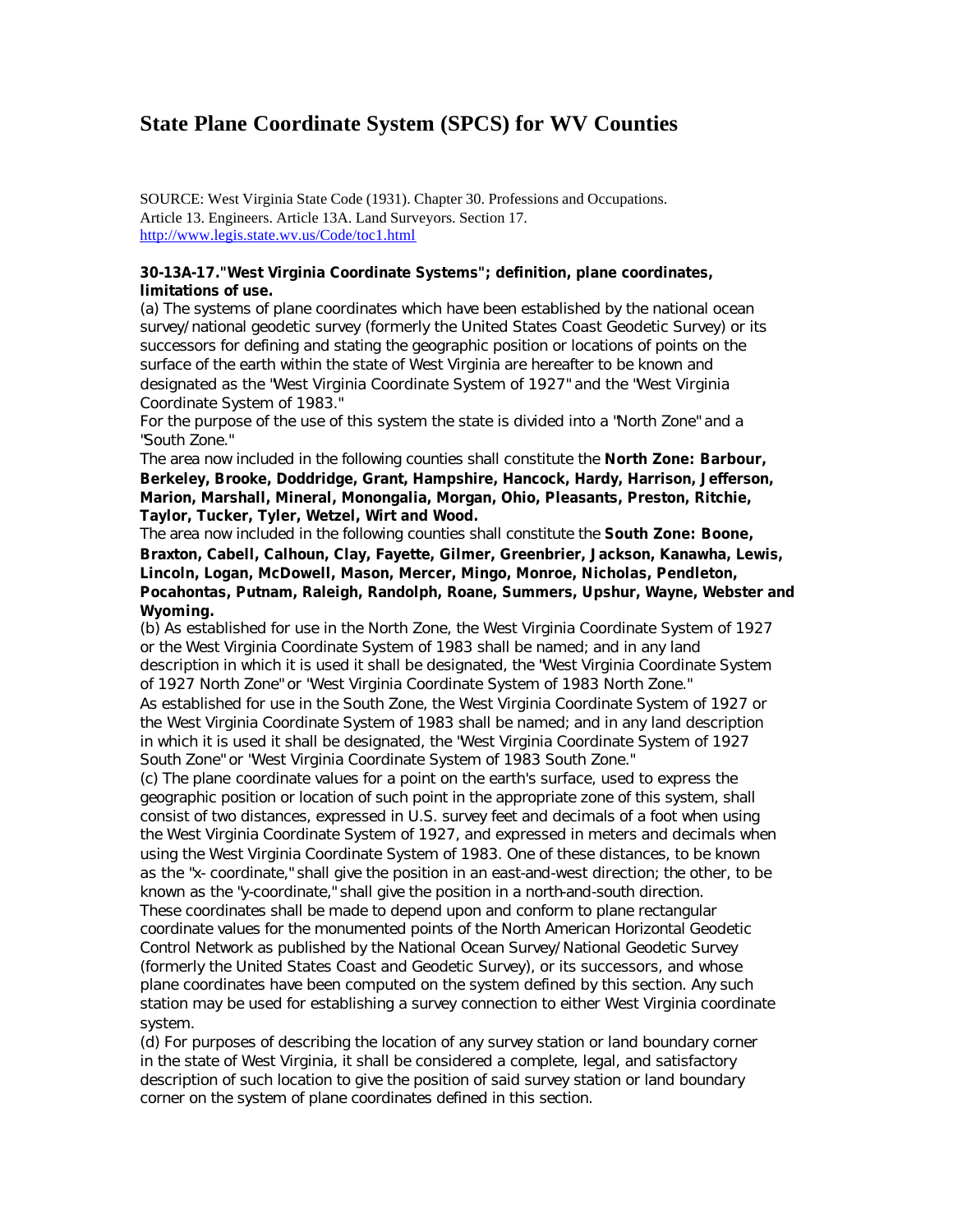Nothing contained in this section shall require a purchaser or mortgagee of real property to rely wholly on a land description, any part of which depends exclusively upon either West Virginia coordinate system.

(e) When any tract of land to be defined by a single description extends from one into the other of the above coordinate zones, the position of all points on its boundaries may be referred to either of the two zones. The zone which is being used specifically shall be named in the description.

(f) (1) For purposes of more precisely defining the West Virginia Coordinate System of 1927, the following definition by the United States Coast and Geodetic Survey (now National Ocean Survey/National Geodetic Survey) is adopted:

The "West Virginia Coordinate System of 1927 North Zone" is a Lambert conformal conic projection of the Clarke Spheriod of 1866, having standard parallels at north latitudes 39 degrees and 00 minutes and 40 degrees and 15 minutes, along which parallels the scale shall be exact. The origin of coordinates is at the intersection of the meridian 79 degrees 30 minutes west of Greenwich and the parallel 38 degrees 30 minutes north latitude. This origin is given the coordinates:  $x = 2,000,000$  feet and  $y = 0$  feet.

The "West Virginia Coordinate System of 1927 South Zone" is a Lambert conformal conic projection of the Clarke Spheriod of 1866, having standard parallels at north latitudes 37 degrees 29 minutes and 38 degrees 53 minutes, along which parallels the scale shall be exact. The origin of coordinates is at the intersection of the meridian 81 degrees 00 minutes west of Greenwich and the parallel 37 degrees 00 minutes north latitude. This origin is given the coordinates:  $x = 2,000,000$  feet and  $y = 0$  feet.

(2) For purposes of more precisely defining the West Virginia Coordinate System of 1983, the following definition by the National Ocean Survey/National Geodetic Survey is adopted: The "West Virginia Coordinate System of 1983 North Zone" is a Lambert conformal conic projection of the North American Datum of 1983, having standard parallels at north latitudes 39 degrees and 00 minutes and 40 degrees and 15 minutes, along which parallels the scale shall be exact. The origin of coordinates is at the intersection of the meridian 79 degrees 30 minutes west of Greenwich and the parallel 38 degrees 30 minutes north latitude. This origin is given the coordinates:  $x = 600,000$  meters and  $y = 0$ meters.

The "West Virginia Coordinate System of 1983 South Zone" is a Lambert conformal conic projection of the North American Datum of 1983, having standard parallels at north latitudes 37 degrees 29 minutes and 38 degrees 53 minutes, along which parallels the scale shall be exact. The origin of coordinates is at the intersection of the meridian 81 degrees 00 minutes west of Greenwich and the parallel 37 degrees 00 minutes north latitude. This origin is given the coordinates:  $x = 600,000$  meters and  $y = 0$  meters. (g) No coordinates based on the West Virginia coordinate system, purporting to define the position of a point on a land boundary, shall be presented to be recorded in any public records or deed records unless such point is within one kilometer of a public or private monumented horizontal control station established in conformity with the standards of accuracy and specifications for first or second-order geodetic surveying as prepared and published by the Federal Geodetic Control Committee (FGCC) of the United States department of commerce. Standards and specifications of the FGCC or its successor in force on date of said survey shall apply. The publishing of the existing control stations, or the acceptance with intent to publish the newly established control stations, by the National Ocean Survey/National Geodetic Survey will constitute evidence of adherence to the FGCC specifications. The above limitations may be modified by a duly authorized state agency to meet local conditions.

(h) The use of the term "West Virginia Coordinate System of 1927 North or South Zone" or "West Virginia Coordinate System of 1983 North or South Zone" on any map, report of survey or other document shall be limited to coordinates based on the West Virginia coordinate system as defined in this section.